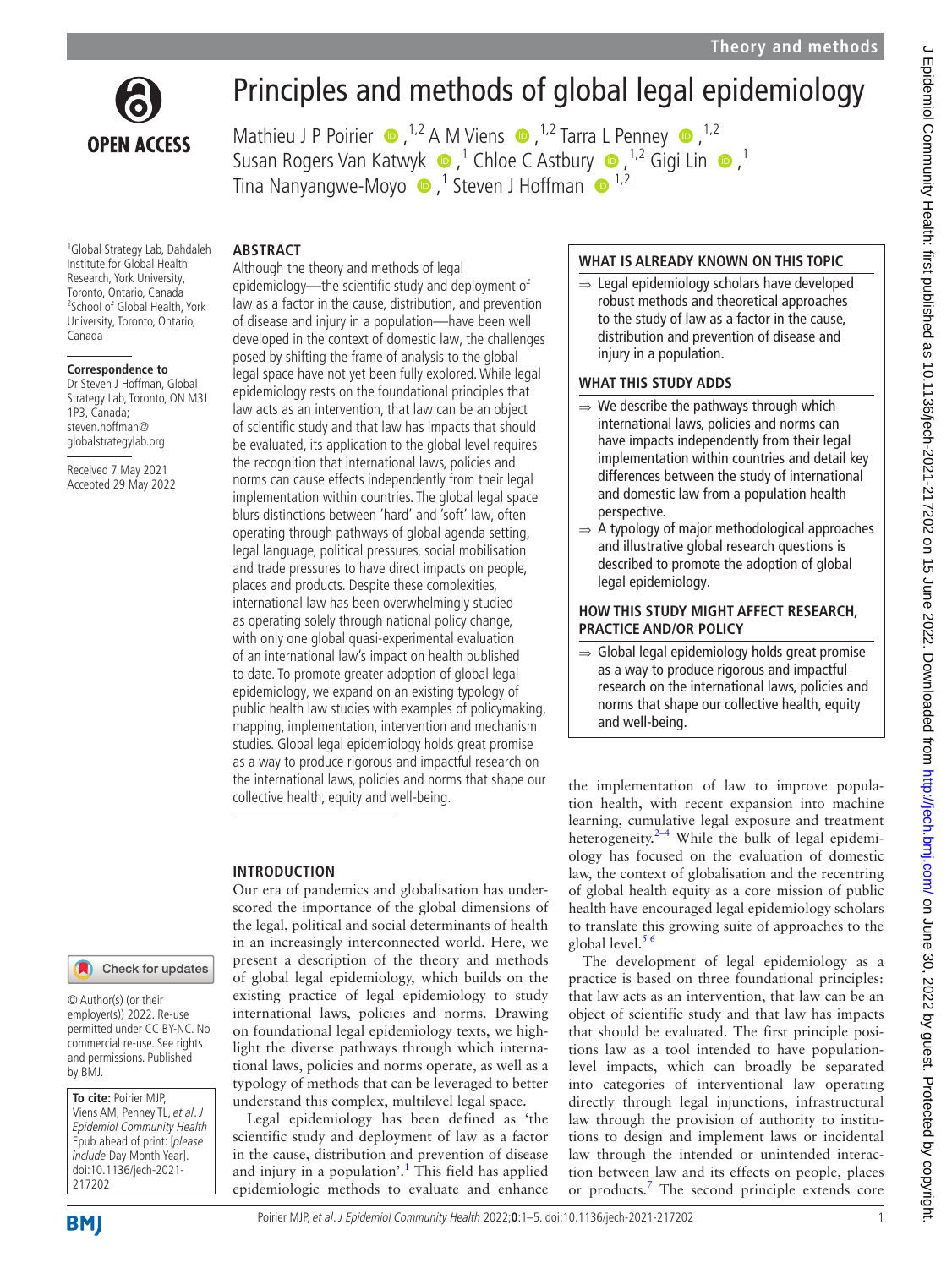#### **Theory and methods**

public health functions to the systematic monitoring of laws of public health significance, which has led to the more regular and widespread practice of legal surveillance.<sup>68</sup> The final principle proposes that because laws have significant and complex population-level impacts, they should be evaluated through rigorous analysis to ensure that their impacts are beneficial and equitable and to inform the design of future laws.<sup>14–6 9</sup>

Although the foundational principle of legal epidemiology remains just as important at the global level, there are unique characteristics and challenges in studying international laws, policies and norms that must be considered. Law acts differently at the global level, complicating the mechanisms traditionally assumed to underly laws' impacts on health and people, with important implications for research in this space. First, while legal surveillance typically assumes governmental implementation after legal adoption, this assumption is far more tenuous at the global level. $10$  Second, the evaluation of international laws, policies and norms is challenging as we cannot use a comparative approach: there is no counterfactual Earth with which to compare impacts. Finally, research at the global level must recognise an additional principle: that international laws, policies and norms are global social-political phenomena that cause effects independently from their legal implementation within countries. Although legal epidemiology scholars have put forward nuanced explorations of the causal mechanisms that underlie legal impacts, such as mechanisms of meaning-making, legal  $consciousness$  and law as legality $11$ —in practice—international laws, policies and norms have overwhelmingly been studied through a positivist and narrow conception of law flowing directly from international to national law.

Here, we present the theoretical considerations for global legal epidemiology and a typology of methodological approaches. We hope this burgeoning field can continue to grow and produce rigorous and impactful research on the international laws, policies and norms that shape our collective health, equity and well-being.

#### **THEORETICAL CONSIDERATIONS**

Shifting the scope of analysis to the global level requires us to re-examine the fundamental question of how to define and understand law. The traditional dichotomisation between 'hard law' (eg, legislation, regulation, court cases) and 'soft law' (eg, policies, codes of practice, customs) becomes blurred in the context of international laws that can lack consensus of jurisdiction, clarity in interpretability, adjudicative courts for resolving disputes and forceful enforcement mechanisms. In this global context, even norms and customs are commonly considered to be equivalent to hard law.<sup>12</sup> This means that a doctrinal approach restricting investigations to the impacts of laws that are written down and legally binding on countries becomes much less policy-relevant than a practical approach to investigating how laws broadly defined are designed, interpreted, implemented, enforced and influential in practice. $713$ 

In addition to revisiting the definition of law, global legal epidemiology requires us to understand the pathways through which international laws, policies and norms operate independently of national or subnational law to have direct impacts on people, places and products [\(figure](#page-1-0) 1). To date, most published research has focused on the impact of international law on national government actions.<sup>14</sup> This narrow approach can largely be attributed to disciplinary interests and norms within political science and international law, which are largely focused on understanding or regulating the behaviour of governments.



<span id="page-1-0"></span>**Figure 1** Simplified model of the ways through which international laws, policies and norms have impacts through global pathways and domestic legal pathways have impacts on people, places and products.

This leaves broader questions around the utility of these laws for solving global challenges unanswered. Some legal epidemiology studies have studied global issues, such as a systematic review of the utility of border closures to control influenza transmission within individual countries<sup>15</sup> and a global mapping of states parties' compliance with the Convention on the Rights of the Child,<sup>[16](#page-3-10)</sup> but even these analyses are limited to domestic laws' impacts on global issues.

A less frequently studied pathway of impact flows directly from global law, policies and norms to subnational policy change, as exemplified by global alliances of cities, such as the C40 Cities Climate Leadership Group.<sup>17</sup> Although this pathway opens up new mechanisms that circumvent national policy change, it omits studying the impacts of international laws, policies and norms through pathways that operate independently of domestic law. While this requires careful consideration of research design, it can yield important and novel insights. For example, the only quasi-experimental evaluation of the global impacts of an international law put forward a logic model of WHO Framework Convention on Tobacco Control (FCTC) impacts as operating through global political pressures, trade pressures, agendasetting power, legal language, social mobilisation and public awareness.[18](#page-3-12) While traditional legal epidemiologic studies have rightly drawn attention to increased formal adoption of domestic tobacco control laws,  $1920$  this study's policy-relevant finding of stalled global progress in reducing tobacco consumption would not have been identified without changing the scale of analysis to evaluate mechanisms besides changes to domestic law.

#### **METHODS OF GLOBAL LEGAL EPIDEMIOLOGY**

Global legal epidemiology is a transdisciplinary practice with interventions, causal mechanisms and outcomes that span multiple jurisdictional levels. This requires a diverse set of approaches that can grapple with these complexities while upholding rigorous empirical research standards, which is a point of emphasis for both global and domestic legal epidemiology. Building on a typology of public health law studies put forward by Burris *et al* ([table](#page-2-0) 1),<sup>[7](#page-3-3)</sup> we present considerations for the application of these methods to the study of international laws, policies and norms as a starting point for the expanded practice of global legal epidemiology.

Designing more effective and equitable international laws, policies and norms requires a nuanced understanding of ways to mobilise evidence into action. Policymaking studies typically situate law as an outcome rather than as an intervention, in order to evaluate the conditions under which laws are developed, adopted, implemented and enforced. For example, the 2008 financial crisis led to significant changes in national laws governing domestic universal health coverage, demonstrating how global trade pressures can lead to powerful impacts on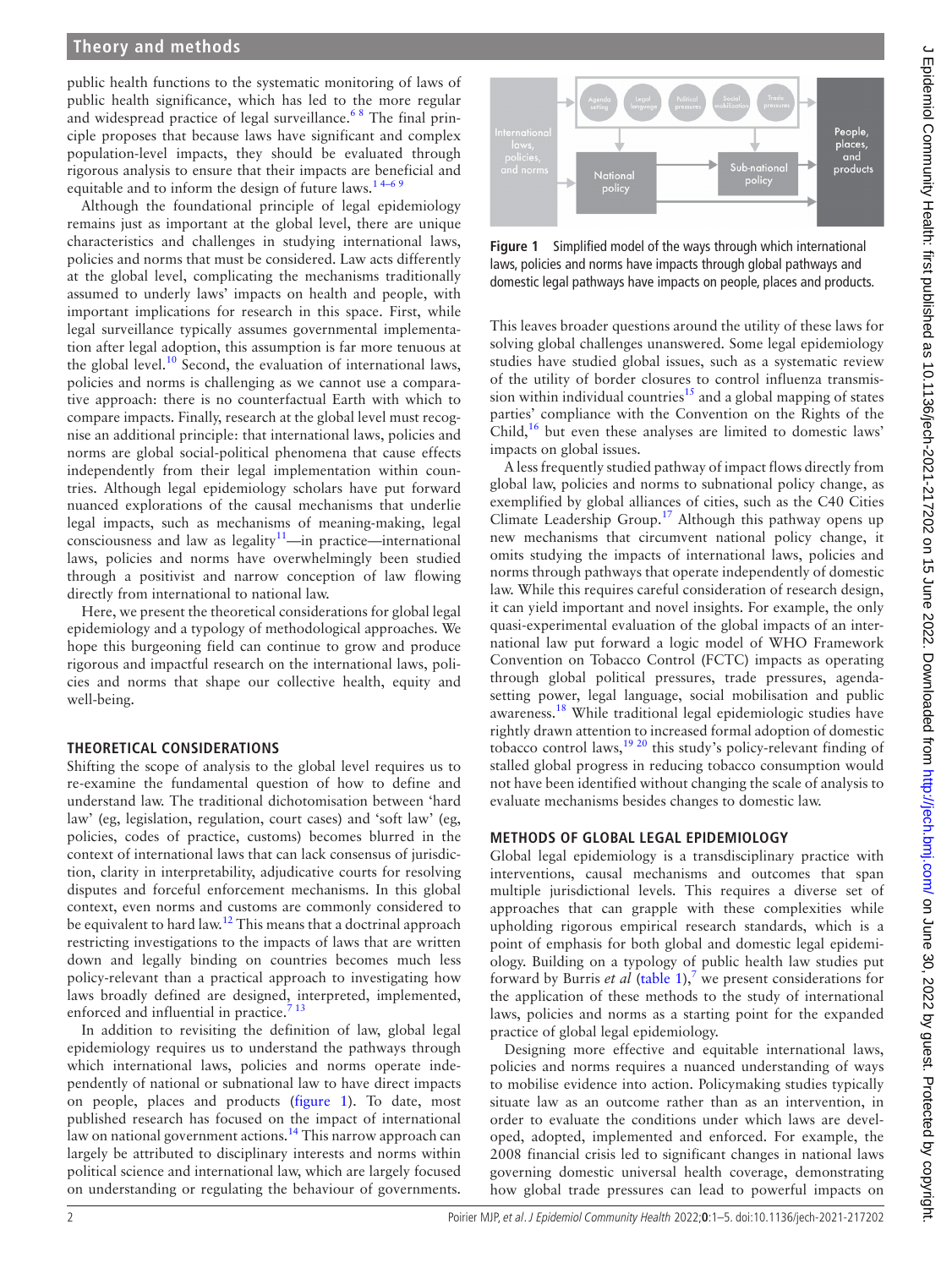| 'typology of public health law studies' put forward by Burris et al'                              |                                                                                     |
|---------------------------------------------------------------------------------------------------|-------------------------------------------------------------------------------------|
| Major methodological approaches                                                                   | Illustrative global research question                                               |
| Policymaking studies: To identify factors influencing the likelihood that public health laws will | What factors were associated with countries' decisions to close national borders in |
| be adopted, the nature of laws adopted and the process through which they are adopted.            | response to the COVID-19 pandemic?                                                  |
| Mapping studies: To analyse the state of the law or the legal terrain and the application of      | What dietary quidelines are published by national governments and international     |
| laws surrounding a particular public health topic.                                                | agencies around the world, and how do they compare?                                 |
| Implementation studies: To examine how and to what extent the 'law on the books' is               | How could an international treaty strengthen the implementation of existing         |
| implemented and enforced through legal practices.                                                 | national commitments to ban over-the-counter sales of antibiotics?                  |
| Intervention studies: To assess the effect of a legal intervention on health outcomes or          | Did the Framework Convention on Tobacco Control decrease global cigarette           |
| mediating factors that influence health outcomes.                                                 | consumption?                                                                        |
| Mechanism studies: To examine the specific mechanisms through which the law affects               | Do treaties have greater impacts through the incorporation of transparency,         |
| environments, behaviours or health outcomes.                                                      | complaint, oversight or enforcement mechanisms?                                     |

<span id="page-2-0"></span>**Table 1** Definitions of major methodological approaches to legal epidemiology along with an illustrative global research question, based on the 'typology of public health law studies' put forward by Burris *et al*[7](#page-3-3)

national policy around the world.<sup>[21–23](#page-3-14)</sup> More recently, the conditions and factors associated with countries' decisions to close national borders in response to the COVID-19 pandemic has emerged as an important research question.<sup>[24 25](#page-3-15)</sup>

Mapping studies, also referred to as policy surveillance, systematically track and compare policies to produce fundamental evidence to inform evaluative and normative research.<sup>8</sup> 26 27 Although international law is generally accessible, $28$  systematically mapping domestic law across multiple countries brings challenges related to accessing, translating and differences in legal cultures.<sup>[6](#page-3-4)</sup> One such study used a systematic mapping approach to identify and harmonise current national and international food-based dietary guidelines[.29](#page-3-18) In order to facilitate observational analysis and future evaluation, diverse dietary guidelines referring to key food groups for health and sustainability were standardised. This multilevel mapping process allowed for the quantitative analysis of alignment between food supply and dietary guidelines, uncovering decades-long misalignment which continue to undermine the efforts of the Food and Agriculture Organization and the WHO for a global transition toward healthy and sustainable food systems.

Implementation studies assess the legal process or the context in which changes occur, using methods from implementation science, complexity science, network theory and systems approaches developed in political science. These studies can identify strategies for maximising the impact of evidence on international law and policy.<sup>730–32</sup> As one example, researchers and policymakers are collaboratively drawing on evidence to inform the design of a sustainable international agreement to address antimicrobial resistance. $33-35$  In this emerging policy space, the scale of the global threat posed by antimicrobial resistance is increasingly well-known and many domestic policy interventions have been demonstrated to be effective. However, critical questions of scalability remain, and navigating a global governance system that was not built to address global collective action problems is an ongoing implementation challenge.

Intervention studies detect and measure the effectiveness and equity impact of legal interventions using primarily quantitative approaches.<sup>[36–38](#page-3-20)</sup> The strongest study designs for impact evaluations are typically quasi-experimental, including interrupted time series analysis,<sup>[18 39–41](#page-3-12)</sup> difference in differences,<sup>42–45</sup> event modelling,  $18$  network models<sup>46–48</sup> and meta-analysis,  $49-51$  for descriptive analysis or hypothesis testing. Although examples of intervention studies abound at the domestic level, our systematic review of quantitative evaluations of international law revealed that only a handful of studies demonstrated the methodological rigour and specificity that guarantee useful insights for assessing the effects of international laws and policies in question.<sup>14</sup> Even

high-quality studies are primarily focused on whether ratification of international laws have individual country-level effects (eg, on adoption of national policies) rather than whether international laws have independent population-level effects (eg, on health outcomes).

Appropriate model selection is crucial to accurately quantify impacts at the global level. This requires accounting for the countervailing or synergistic effects across the multiple levels in which domestic and international law interact. For example, a study using interrupted time-series methods did not find any effects in the rate of change of global cigarette consumption following the FCTC's adoption in 2003, yet uncovered multi-level impacts when stratifying by income and by region.<sup>[18](#page-3-12)</sup> This stratified result was hypothesised to be the result of 'equilibrium effects' across borders in which strict regulations imposed by one government encouraged companies to move to jurisdictions with fewer restrictions to maximise profits, ultimately leading to increased cigarette consumption in low-income and middleincome countries.

Mechanism studies use a separate but related set of methodologies to evaluate the mechanisms and barriers through which international law, policy and norms have effects, considering pathways within and outside the confines of domestic law. This means that the effects of international laws, policies and norms cannot only be examined within countries but can and must be examined on countries and among countries, including multilevel, interaction and equilibrium effects. Systematic review and policy surveillance methods are particularly well suited to synthesising and interpreting existing knowledge on global legal epidemiology questions, though there are still advances to be made in the measurement, interpretation and translation of law.<sup>[52](#page-4-3)</sup> As one example, research is beginning to investigate which of the most common accountability mechanisms in international law, such as transparency, complaint, oversight and enforcement, have the greatest impacts.<sup>[14](#page-3-8)</sup>

No matter the study type, normative research methodologies can enrich global legal epidemiology by identifying axiological theories that can be used to comparatively evaluate on what basis particular legal instruments and their impact should be considered good, bad or better than alternatives—as well as deontic theories that can be used to analyse which legal instruments and their impacts are justified in terms of, for instance, their fairness.<sup>51</sup> Every stage of research, from what evidence to use, to what metric to measure evidence of impact and to how evidence should be mobilised for impact, involves implicit or explicit value judgments. This fundamental connection between the normative and empirical requires engagement with ethics and the philosophy of science to acknowledge and critically engage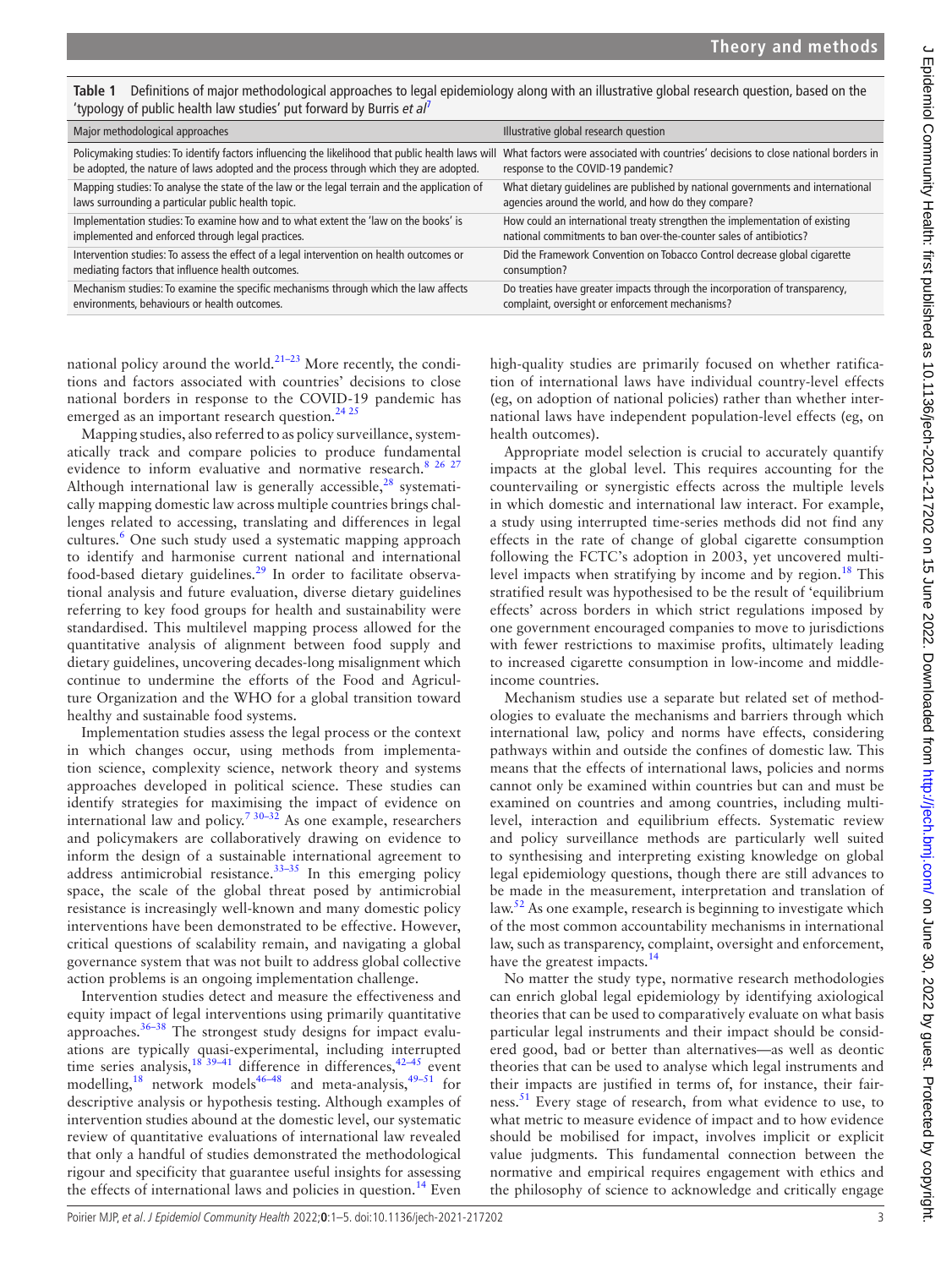#### **Theory and methods**

with the alignment between the existing practice of global legal epidemiology and principles such as well-being, social justice and equity.<sup>[53](#page-4-5)</sup>

#### **CONCLUSION**

Global legal epidemiology employs empirical methods rigorously to study the global impacts of international laws, policies and norms while making use of the findings derived from these methods to inform global policy. The methodological tools, data and theoretical foundations needed to conduct global legal epidemiology have never before been as well developed or widely accessible. As a shared understanding of the theoretical considerations and methodological approaches that underlie global legal epidemiology emerges, a community of practice can lay the groundwork for impactful research for years to come. By evaluating international law at the global scale, independently of the implementation of national law, global legal epidemiology is poised to emerge as a practice that brings scientific rigour to the design, implementation, enforcement and evaluation of international laws, policies and norms that impact health and health equity within and across countries across the globe.

**Twitter** Mathieu J P Poirier [@MathieuJPP](https://twitter.com/MathieuJPP), A M Viens [@PH\\_ethics\\_law](https://twitter.com/PH_ethics_law) and Steven J Hoffman [@shoffmania](https://twitter.com/shoffmania)

**Contributors** Conceptualisation: MJPP and SH; analysis and interpretation and writing: all authors; visualisation: MJPP, GL and SH; and guarantors: MJPP and SH.

**Funding** This study was funded by Canadian Institutes of Health Research (Grant number: 172982).

**Competing interests** None declared.

**Patient consent for publication** Not applicable.

**Ethics approval** Not applicable.

**Provenance and peer review** Not commissioned; externally peer reviewed.

**Data availability statement** No data are available.

**Open access** This is an open access article distributed in accordance with the Creative Commons Attribution Non Commercial (CC BY-NC 4.0) license, which permits others to distribute, remix, adapt, build upon this work non-commercially, and license their derivative works on different terms, provided the original work is properly cited, appropriate credit is given, any changes made indicated, and the use is non-commercial. See: <http://creativecommons.org/licenses/by-nc/4.0/>.

#### **ORCID iDs**

Mathieu J P Poirier<http://orcid.org/0000-0003-3842-0011> A M Viens<http://orcid.org/0000-0002-2379-4523> Tarra L Penney <http://orcid.org/0000-0002-4889-9102> Susan Rogers Van Katwyk <http://orcid.org/0000-0002-1758-8635> Chloe C Astbury<http://orcid.org/0000-0003-2955-7833> Gigi Lin <http://orcid.org/0000-0002-8402-4418> Tina Nanyangwe-Moyo <http://orcid.org/0000-0002-9175-323X> Steven J Hoffman<http://orcid.org/0000-0002-2064-3711>

#### **REFERENCES**

- <span id="page-3-0"></span>1 Burris S, Ashe M, Levin D, et al. A Transdisciplinary approach to public health law: the emerging practice of legal epidemiology. [Annu Rev Public Health](http://dx.doi.org/10.1146/annurev-publhealth-032315-021841) 2016;37:135-48.
- <span id="page-3-1"></span>2 Burris S, Cloud LK, Penn M. The growing field of legal epidemiology. J Public Health [Manag Pract](http://dx.doi.org/10.1097/PHH.0000000000001133) 2020;26 Suppl 2, Advancing Legal Epidemiology:S4.
- 3 Martini A, Morris JN, Preen D. Impact of non-clinical community-based promotional campaigns on bowel cancer screening engagement: an integrative literature review. [Patient Educ Couns](http://dx.doi.org/10.1016/j.pec.2016.05.012) 2016;99:1549–57.
- 4 Mello MM. Peering into hidden worlds: the past and future of legal epidemiology Foreword. Temple Law Rev 2020;92:837–49.
- <span id="page-3-2"></span>5 Skuster P. Legal epidemiology for a clearer understanding of abortion laws and their impact. Temple Law Rev 2020;92:917–29.
- <span id="page-3-4"></span>6 Kavanagh MM, Meier BM, Pillinger M, et al. Global policy surveillance: creating and using comparative national data on health law and policy. [Am J Public Health](http://dx.doi.org/10.2105/AJPH.2020.305892) 2020;110:1–6.
- <span id="page-3-3"></span>7 Burris S, Wagenaar AC, Swanson J, et al. Making the case for laws that improve health: a framework for public health law research. [Milbank Q](http://dx.doi.org/10.1111/j.1468-0009.2010.00595.x) 2010;88:169-210.
- <span id="page-3-16"></span>8 Burris S, Hitchcock L, Ibrahim J, et al. Policy surveillance: a vital public health practice comes of age. [J Health Polit Policy Law](http://dx.doi.org/10.1215/03616878-3665931) 2016;41:1151-73.
- 9 Chriqui JF, O'Connor JC, Chaloupka FJ. What gets measured, gets changed: evaluating law and policy for maximum impact. [J Law Med Ethics](http://dx.doi.org/10.1111/j.1748-720X.2011.00559.x) 2011;39 Suppl  $1:21-6$
- <span id="page-3-5"></span>10 Hafner-Burton EM, Victor DG, Lupu Y. Political science research on international law: the state of the field. [Am J Int Law](http://dx.doi.org/10.5305/amerjintelaw.106.1.0047) 2012;106:47-97.
- <span id="page-3-6"></span>11 Stryker R. Law and Society Approaches. In: Wagenaar A, Burris S, eds. Public health law research: theory and methods. John Wiley & Sons, 2013: 87-108.
- <span id="page-3-7"></span>12 International Court of Justice. Statute of the International Court of justice, 1945. Available:<https://www.icj-cij.org/en/statute> [Accessed 4 Apr 2022].
- 13 Coggon J. Legal, moral and political determinants within the social determinants of health: Approaching transdisciplinary challenges through Intradisciplinary reflection. [Public Health Ethics](http://dx.doi.org/10.1093/phe/phaa009) 2020;13:41–7.
- <span id="page-3-8"></span>14 Hoffman SJ, Hughsam M, Randhawa H, et al. International law's effects on health and its social determinants: protocol for a systematic review, meta-analysis, and meta-regression analysis. [Syst Rev](http://dx.doi.org/10.1186/s13643-016-0238-0) 2016;5:64.
- <span id="page-3-9"></span>15 Mateus AL, Otete HE, Beck CR. Effectiveness of travel restrictions in the rapid containment of human influenza: a systematic review. PROSPERO, 2013. Available: [http://www.who.int/entity/bulletin/online\\_first/BLT.14.135590.pdf](http://www.who.int/entity/bulletin/online_first/BLT.14.135590.pdf) [Accessed 10 Dec 2014].
- <span id="page-3-10"></span>16 Heymann J, McNeill K, Raub A. Assessing Compliance with the CRC - Indicators of Law and Policiy in 191 Countries. Int J Child Rights 2014;22:425–45.
- <span id="page-3-11"></span>17 Heikkinen M, Ylä-Anttila T, Juhola S. Incremental, reformistic or transformational: what kind of change do C40 cities advocate to deal with climate change? *J Environ Policy* Plan 2019;21:90–103.
- <span id="page-3-12"></span>18 Hoffman SJ, Poirier MJP, Rogers Van Katwyk S, et al. Impact of the who framework convention on tobacco control on global cigarette consumption: quasi-experimental evaluations using interrupted time series analysis and in-sample forecast event modelling. [BMJ](http://dx.doi.org/10.1136/bmj.l2287) 2019;365:l2287.
- <span id="page-3-13"></span>19 Gravely S, Giovino GA, Craig L, et al. Implementation of key demand-reduction measures of the who framework convention on tobacco control and change in smoking prevalence in 126 countries: an association study. [Lancet Public Health](http://dx.doi.org/10.1016/S2468-2667(17)30045-2) 2017;2:e166–74.
- 20 Chung-Hall J, Craig L, Gravely S, et al. Impact of the who FCTC over the first decade: a global evidence review prepared for the impact assessment expert group. [Tob Control](http://dx.doi.org/10.1136/tobaccocontrol-2018-054389) 2019;28:s119–28.
- <span id="page-3-14"></span>21 Maresso A, Mladovsky P, Thomson S. Economic crisis, health systems and health in Europe: country experience. Copenhagen, Denmark: European Observatory on Health Systems and Policies, 2015.
- 22 Nolan A, Barry S, Burke S. The impact of the financial crisis on the health system and health in Ireland. Eur Obs Health Syst Policies.
- 23 Giovanella L, Stegmüller K. The financial crisis and health care systems in Europe: universal care under threat? trends in health sector reforms in Germany, the United Kingdom, and Spain. [Cad Saude Publica](http://dx.doi.org/10.1590/0102-311X00021314) 2014;30:2263-81.
- <span id="page-3-15"></span>24 Grépin KA, Ho T-L, Liu Z, et al. Evidence of the effectiveness of travel-related measures during the early phase of the COVID-19 pandemic: a rapid systematic review. **BMJ** [Glob Health](http://dx.doi.org/10.1136/bmjgh-2020-004537) 2021;6:e004537.
- 25 Chinazzi M, Davis JT, Ajelli M, et al. The effect of travel restrictions on the spread of the 2019 novel coronavirus (COVID-19) outbreak. [Science](http://dx.doi.org/10.1126/science.aba9757) 2020;368:395-400.
- 26 Presley D, Reinstein T, Burris S. Resources for policy surveillance: a report prepared for the centers for disease control and prevention public health law program. Rochester, NY: Social Science Research Network, 2015.
- 27 Calain P. Exploring the International arena of global public health surveillance. Health Policy Plan 2006;22:2–12.
- <span id="page-3-17"></span>28 United Nations. United nations Treaty collection, 2022. Available: [https://treaties.un.](https://treaties.un.org/) [org/](https://treaties.un.org/) [Accessed 22 Mar 2022].
- <span id="page-3-18"></span>29 Astbury CC, Aguirre E, Cullerton K. How supportive is the global food supply of foodbased dietary guidelines? A descriptive time series analysis of food supply alignment from 1961 to 2013. SSM - Popul Health 2021;15.
- 30 De Savigny D, Adam T. Alliance for health policy and systems research, et al. systems thinking for health systems strengthening. Geneva: Alliance for Health Policy and Systems Research : World Health Organization, 2009. [http://public.eblib.com/](http://public.eblib.com/EBLPublic/PublicView.do?ptiID=476146) [EBLPublic/PublicView.do?ptiID=476146](http://public.eblib.com/EBLPublic/PublicView.do?ptiID=476146)
- 31 Galea S, Riddle M, Kaplan GA. Causal thinking and complex system approaches in epidemiology. [Int J Epidemiol](http://dx.doi.org/10.1093/ije/dyp296) 2010;39:97-106.
- 32 Krieger N. Epidemiology and the People's Health: Theory and Context. 1 edition. Oxford University Press: Oxford:, 2013.
- <span id="page-3-19"></span>33 Hoffman SJ, Outterson K, Røttingen J-A, et al. An international legal framework to address antimicrobial resistance. [Bull World Health Organ](http://dx.doi.org/10.2471/BLT.15.152710) 2015;93:66.
- 34 Hoffman SJ, Caleo GM, Daulaire N, et al. Strategies for achieving global collective action on antimicrobial resistance. [Bull World Health Organ](http://dx.doi.org/10.2471/BLT.15.153171) 2015:93:867-76.
- 35 Rogers Van Katwyk S, Giubilini A, Kirchhelle C, et al. Exploring models for an international legal agreement on the global antimicrobial commons: lessons from climate agreements. [Health Care Anal](http://dx.doi.org/10.1007/s10728-019-00389-3) 2020. doi:10.1007/s10728-019-00389-3. [Epub ahead of print: 21 Jan 2020].
- <span id="page-3-20"></span>36 Bergqvist K, Yngwe MA, Lundberg O. Understanding the role of welfare state characteristics for health and inequalities - an analytical review. [BMC Public Health](http://dx.doi.org/10.1186/1471-2458-13-1234) 2013;13:1234.